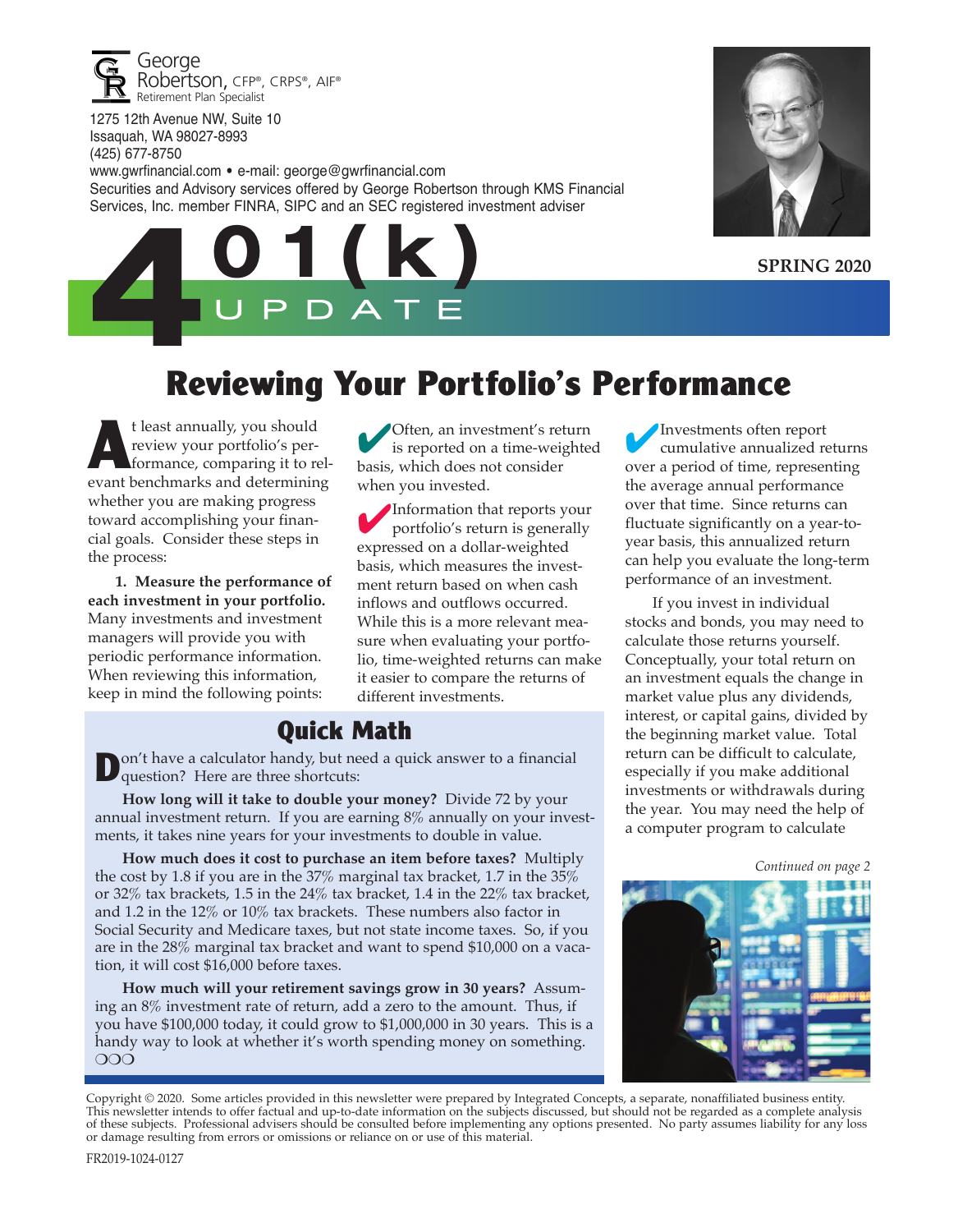#### **Portfolio's Performance**

your total return precisely.

**2. Find an appropriate benchmark to compare to each component of your portfolio.** A wide variety of market indexes now exist, covering different segments of the market. Find ones that track investments similar to each component of your portfolio. Making comparisons to a benchmark should help you identify portions of your portfolio that may need to be changed or that you should start monitoring more closely.

**3. Calculate your overall rate of return, comparing it to your estimated return.** When designing your investment program, you probably assumed a certain rate of return, which determined how much you need to invest to reach your financial goals. Calculating your actual return will determine if you are on track. If your actual return is below the return you estimated, you may need to increase the amount you are saving, invest in alternatives with higher return potential, or settle for less money in the future. Performing this analysis annually should allow you to make these changes gradually.

**4. Review your overall investment allocation to determine if changes should be made.** This annual review is a good time to compare your actual allocation to your desired allocation. You may find you need to make changes for a variety of reasons. If certain portions of your portfolio have performed well, you may find they make up a larger percentage of your portfolio than originally planned. You may also find you need to sell certain investments that are not performing well. You may need to refine your asset allocation percentages, since your strategy will change over time.  $\Omega$ OO

# Portfolio's Performance<br>
Continued from page 1

**W** hen considering your<br>retirement, it's good to<br>remember there are retirement, it's good to remember there are two keys to creating more wealth from the same starting point and the same amount of resources. One, compounding, is a gift of the laws of mathematics. The other is a gift from the government: taxdeferred compounding.

You compound your investment returns when you reinvest them instead of spending them. If you earn 5% a year on \$10,000, that's \$500. Over 10 years, you've made \$5,000. If you spend it all, you will be no better positioned for retirement. Your account balance would still be the same.

But reinvesting those earnings makes a big difference. Let's say that in the example above, you're generating income in a taxable account and your tax rate is 24%. This means that out of your earnings of \$500 a year, you net \$380 after taxes, and let's say you reinvest it all. After 10 years, your account value will have grown to nearly \$14,520, which is a total return of 45.2%.

Tax deferral makes this even better. Individual retirement accounts and 401(k) plans were designed to encourage Americans to save their own money for retirement. The incentives were two-fold. The first was granting people an income tax deduction for their contributions. But the second was the most powerful by putting off taxes on investment earnings and capital gains until the money is withdrawn.

Returning to our example, let's say your money is in a taxdeferred retirement account, like a  $401(k)$  or an IRA, still earning  $5\%$ a year. The tax-deferral feature of these accounts means you can

reinvest the entire \$500 your portfolio earns every year. Now, after 10 years, your account is worth \$16,470, 13% more than the \$14,520 that built up in the taxable account at the same pre-tax rate of return. The difference can be even more dramatic when you're making monthly contributions and achieving higher rates of return in your account.

Here are some ways to get the maximum benefit out of taxdeferred accounts:

**4**Start early. Even small<br>amounts contributed regularly can grow to substantial amounts when you start at an early age. If you're 25 and you contribute just \$25 a month to an IRA or 401(k) that earns an average of 8% a year, by the time you're 65, your balance could equal more than \$351,000. That's over \$55,000 more than you'd build up if you contribute \$500 a month — 20 times as much — but waited to start until you were 45.

4**Put away as much as you can.** Maximum contributions to IRAs are \$6,000 if you're under 50 years of age, and \$7,000 if you're 50 or older. For 401(k) plans, the maximum is \$19,500 in 2020 and you can add another \$6,500 if you're 50 or older (if permitted by your plan). Since taxdeferral provides the bulk of the benefits of retirement accounts, it's smart to push toward the maximums.

4**Maximize any employer matching contributions.** Not all 401(k) plans feature a matching employer contribution, but if yours does, do everything you can to qualify for the maximum match. It's like free money.  $OOO$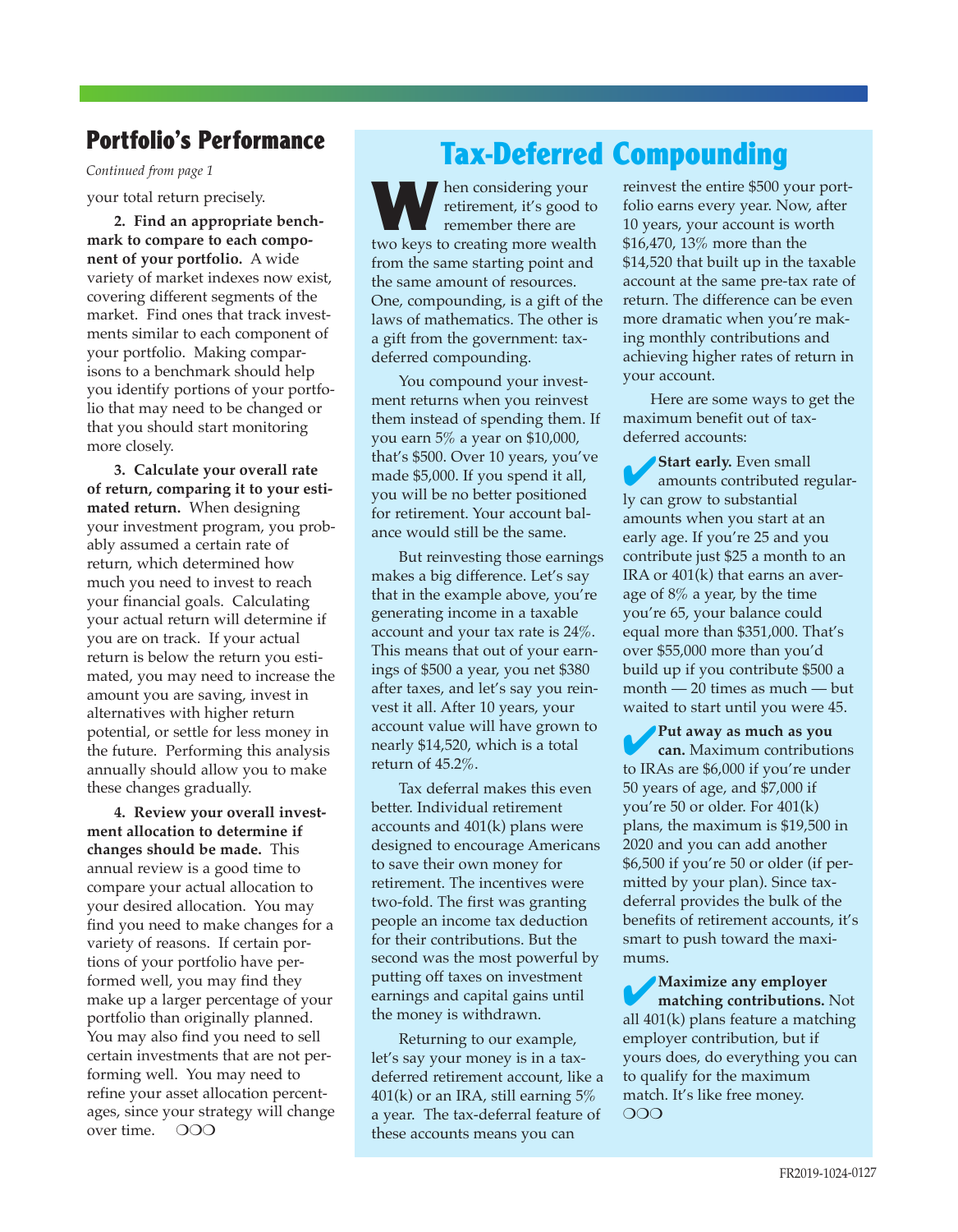### **Estate Planning and Retirement Accounts**

**Retirement accounts, including<br>**  $\begin{bmatrix} 401(k) \text{ plans and individual}\end{bmatrix}$ **<br>
retirement accounts (IRAs),<br>
retirement accounts (iRAs),** 401(k) plans and individual are many people's most significant assets. While you may think you'll need every bit of money in those accounts for retirement, what would happen if you die at an early age? You should include these accounts in your estate plan so heirs inherit them with minimal estate and income tax effects. Some strategies to consider include:

4**Review your beneficiary designations.** These assets are distributed based on beneficiary designations, not your will or other estate-planning documents. Thus, you should name primary as well as contingent beneficiaries. Make sure you understand how your assets will be distributed if a primary beneficiary dies before you do. For instance, if your primary beneficiaries are your children, and one child dies before you, do you want that child's share to go to your remaining children or to that child's children? Review your beneficiary designations after major life changes, such as marriage, divorce, or a child's birth.

4**Consider rolling your 401(k) plan assets over to an IRA.** Now that most 401(k) plans and IRAs have similar distribution periods for beneficiaries, there is not as much need to roll 401(k) plan assets over to an IRA. However, with IRAs, you will often have many more investment options for your plan assets. You may also want to roll the plan assets over to a Roth IRA, but will first need to roll over to a traditional IRA.

4**Understand the new distribution periods when naming beneficiaries.** In the past, beneficiaries could take distributions from an inherited IRA over their lifetimes. However, the SECURE Act, which is effective starting on January 1, 2020,

drastically changed those rules. Now, for individuals dying after December 31, 2019, designated beneficiaries (humans with a life expectancy) must withdraw all funds within 10 years. However, eligible designated beneficiaries can still withdraw funds from inherited IRAs over their life expectancy:

- 1. Surviving spouses
- 2. Minor children
- 3. Disabled or chronically ill individuals
- 4. Individuals who are not more than 10 years younger than the deceased IRA owner

Once a minor child reaches the age of majority, the remainder of the distributions must be completed within 10 years after that date. Withdrawals do not have to be taken out in equal installments over the 10 year period. The only requirement is that the entire balance must be withdrawn at the end of the 10-year period. This provision is expected to significantly increase tax revenue from inherited IRA distributions. It may be a particular problem for children who inherit parents' IRAs and are in their peak earning years. Some strategies to consider include:

- 1. Name younger or more lightly taxed beneficiaries for IRAs.
- 2. Name more beneficiaries so each receives less taxable income.
- 3. Gift IRAs to charities.
- 4. Buy life insurance to help beneficiaries fund the taxes from the distributions.
- 5. Utilize Roth IRA conversions. Even though Roth IRAs are still subject to the 10-year distribution rule, the distributions are not taxed.

4**Make sure your spouse understands the rules for inheriting an IRA.** The SECURE Act did not change the rules for spousal IRA

inheritances. Your spouse should be careful not to roll the balance over to a spousal IRA too quickly. Once the balance is rolled over, some planning opportunities are lost. For instance, spouses under age 59½ can make withdrawals from the original IRA without paying the 10% federal income tax penalty. Once the account is rolled over, withdrawals before age 59½ would result in a 10% federal income tax penalty. Also, spouses who are older than the original owner can delay distributions by retaining the IRA. The spouse may want to disclaim a portion of the IRA, which must be done within nine months of the original owner's death. If the account is rolled over, that disclaimer can't be made. Thus, it is usually best for the surviving spouse to determine his/her financial needs before rolling over the IRA balance.

4**Consider rolling your traditional IRA balances over to a Roth IRA.** All taxpayers can now convert from a traditional IRA to a Roth IRA, regardless of income levels. You must pay income taxes on the taxable amount of the conversion, but those taxes can be paid with funds outside the IRA. That preserves the IRA's value and reduces your taxable estate. With the new 10-year distribution rule, this may be a valuable strategy for your beneficiaries. OOO